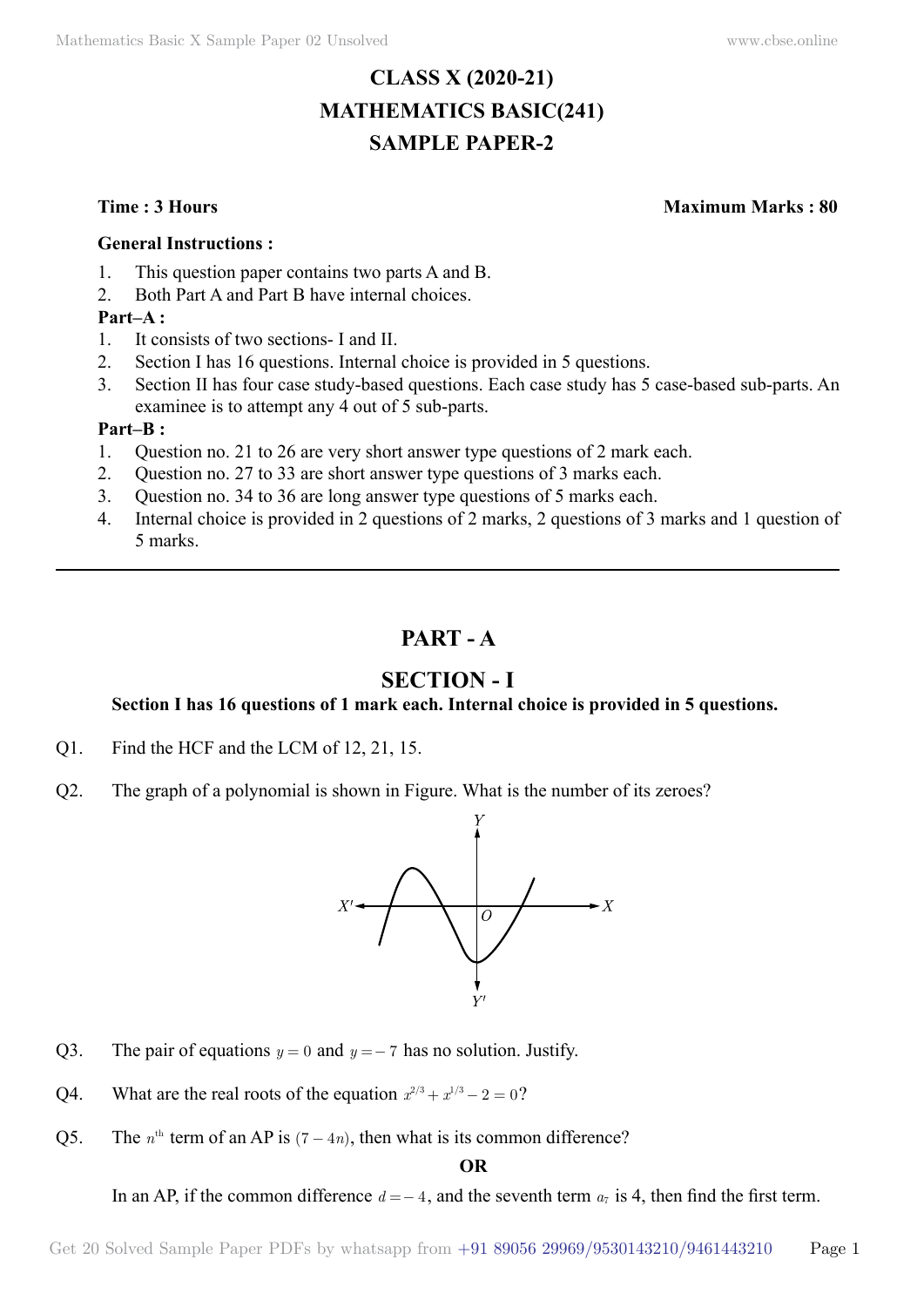- Q6.  $\triangle ABC$  is isosceles with  $AC = BC$ . If  $AB^2 = 2AC^2$ , then find the measure of  $\angle C$ .
- Q7. Find the point on the *x*-axis which is equidistant from the points  $A(-2,3)$  and  $B(5,4)$ ?

#### **O**

If three points (0, 0), (3,  $\sqrt{3}$ ) and (3,  $\lambda$ ) form an equilateral triangle, then what is the value of  $\lambda$ ?

- Q8. If  $tan(A + B) = \sqrt{3}$  and  $tan(A B) = \frac{1}{\sqrt{3}}$ ,  $A > B$ , then the value of *A* is .........
- Q9. The .......... is the line drawn from the eye of an observer to the point in the object viewed by the observer.
- Q10. In figure, T*ABC* is circumscribing a circle, the length of *BC* is ................... cm.



If the angle between two radii of a circle is  $130^\circ$ , then what is the angle between the tangents at the end points of radii at their point of intersection ?

- Q11. In drawing a triangle, if  $AB = 3$  cm,  $BC = 2$  cm and  $AC = 6$  cm. What is the possibility that a triangle cannot be drawn.
- Q12. Find the ratio of volumes of two cones with same radii.
- Q13. The median of a set of 9 distinct observations is 20.5. If each of the largest 4 observation of the set is increased by 2, then what is the median of the new set?

 **O**

If the coordinates of the point of intersection of less than ogive and more than ogive is (13.5, 20), then find the value of median.

Q14. If a card is selected from a deck of 52 cards, then find the probability of its being a red face card?

 **O**

A card is drawn from a deck of 52 cards. The event *E* is that card is not an ace of hearts. Find the number of outcomes favourable to *E* .

- Q15. If the angles of elevation of the top of a tower from two points distant *a* and  $b(a > b)$  from its foot and in the same straight line from it are respectively  $30^{\circ}$  and  $60^{\circ}$ , then find the height of the tower.
- Q16. The circumference of the edge of a hemisphere bowl is 132 cm. When  $\pi$  is taken as  $\frac{22}{7}$ , find the capacity of the bowl in cm3 .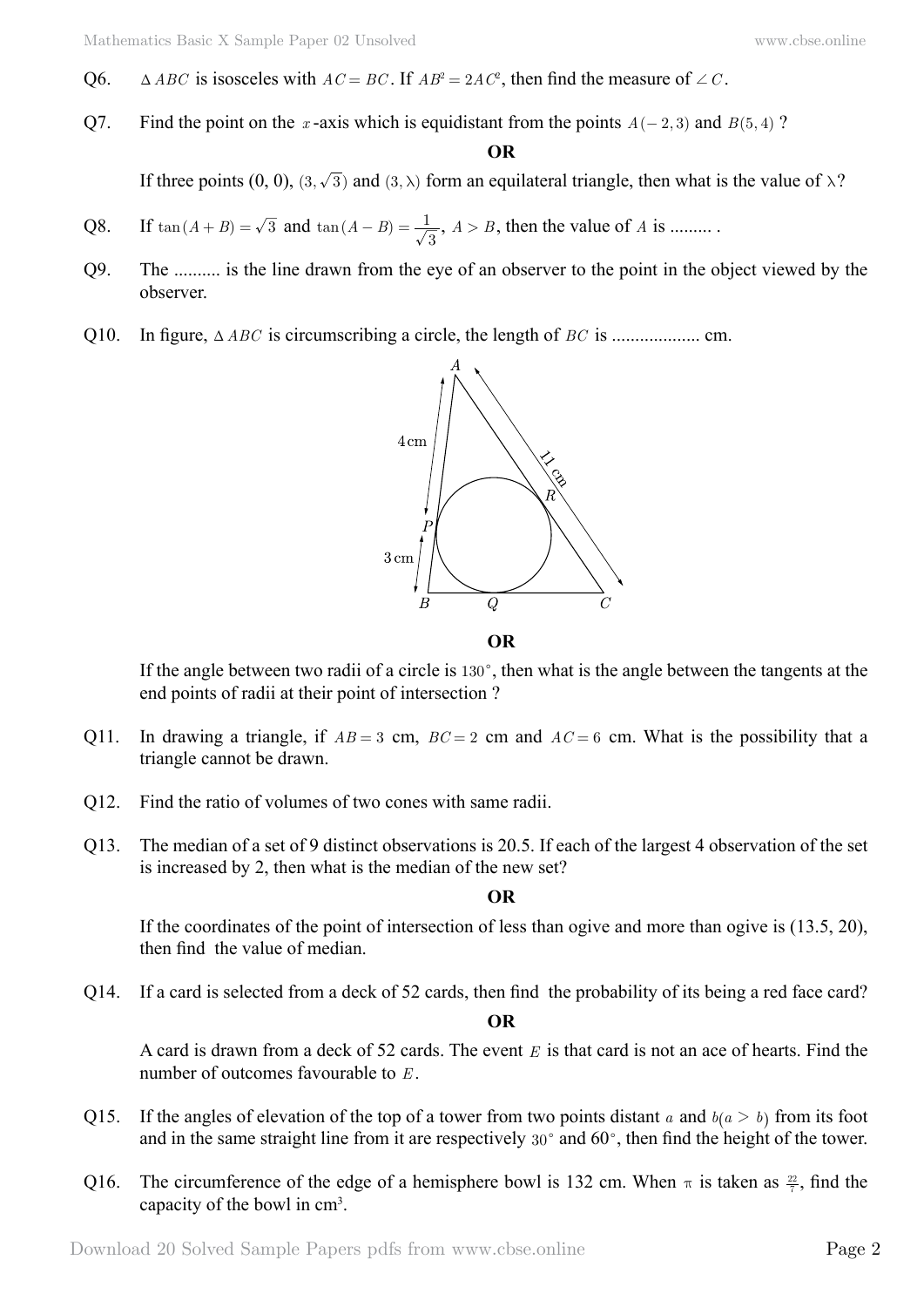## **Section II**

### **Case study-based questions are compulsory. Attempt any 4 sub parts from each question. Each question carries 1 mark.**

Q17. John and Priya went for a small picnic. After having their lunch Priya insisted to travel in a motor boat. The speed of the motor boat was 20 km/hr. Priya being a Mathematics student wanted to know the speed of the current. So she noted the time for upstream and downstream.



She found that for covering the distance of 15 km the boat took 1 hour more for upstream than downstream.

| (i)  | Let speed of the current be x km/hr. then speed of the motorboat in upstream will be                                                  |                                                        |  |
|------|---------------------------------------------------------------------------------------------------------------------------------------|--------------------------------------------------------|--|
|      | (a) $20 \text{ km/hr}$                                                                                                                | (b) $(20 + x)$ km/hr                                   |  |
|      | (c) $(20 - x)$ km/hr                                                                                                                  | $(d)$ 2 km/hr                                          |  |
| (ii) | What is the relation between speed distance and time?<br>(a) speed = (distance )/time<br>(c) time = speed $\times$ distance           | (b) distance $=$ (speed )/time<br>(d) none of these    |  |
|      | (iii) Which is the correct quadratic equation for the speed of the current?<br>(a) $x^2 + 30x - 200 = 0$<br>(c) $x^2 + 30x - 400 = 0$ | (b) $x^2 + 20x - 400 = 0$<br>(d) $x^2 - 20x - 400 = 0$ |  |
|      | (iv) What is the speed of current?<br>(a) $20 \text{ km/hour}$<br>$(c)$ 15 km/hour                                                    | (b) $10 \text{ km/hour}$<br>(d) $25 \text{ km/hour}$   |  |
| (v)  | How much time boat took in downstream?<br>$(a)$ 90 minute<br>$(c)$ 30 minute                                                          | $(b)$ 15 minute<br>$(d)$ 45 minute                     |  |

Q18. The law of reflection states that when a ray of light reflects off a surface, the angle of incidence is equal to the angle of reflection.

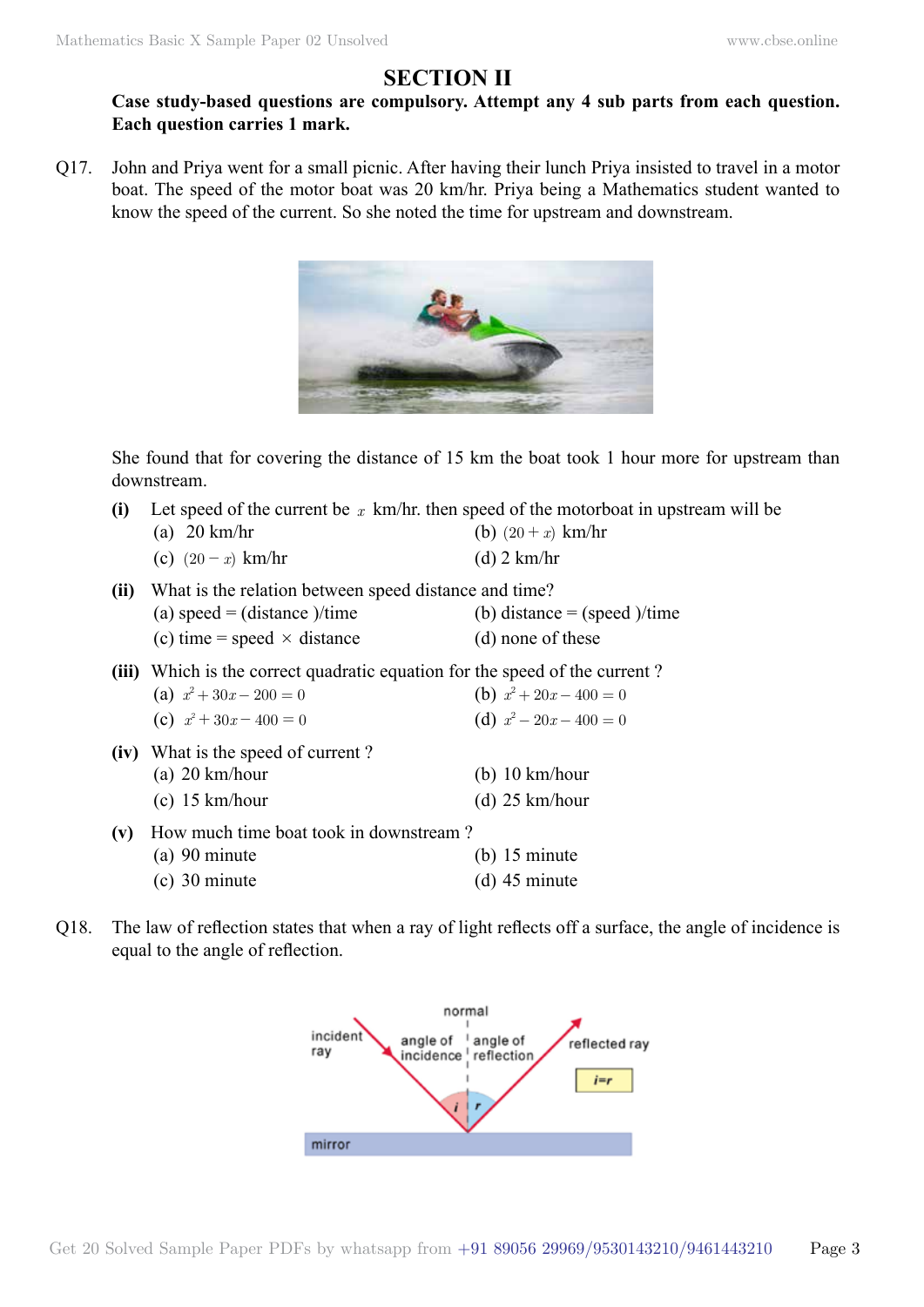Ramesh places a mirror on level ground to determine the height of a pole (with traffic light fired on it). He stands at a certain distance so that he can see the top of the pole reflected from the mirror. Ramesh's eye level is 1.5 m above the ground. The distance of Ramesh and the pole from the mirror are 1.8 m and 6 m respectively.



**(i)** Which criterion of similarity is applicable to similar triangles?

| $(a)$ SSA                            | $(b)$ ASA     |
|--------------------------------------|---------------|
| $(c)$ SSS                            | $(d)$ AA      |
| (ii) What is the height of the pole? | $\sim$ $\sim$ |

- (a) 6 metres (b) 8 metres (c) 5 metres (d) 4 metres
- **(iii)** If angle of incidence is *i* , which of the following is correct relation?

| (a) $\tan i = \frac{5}{6}$ | (b) $\tan i = \frac{6}{5}$ |
|----------------------------|----------------------------|
| (c) $\tan i = \frac{3}{5}$ | (d) $\tan i = \frac{5}{3}$ |

**(iv)** Now Ramesh move behind such that distance between pole and Ramesh is 13 meters. He place mirror between him and pole to see the reflection of light in right position. What is the distance between mirror and Ramesh ?

| (a) 7 metres | $(b)$ 3 metres |
|--------------|----------------|
|--------------|----------------|

| (c) 5 metres | $(d)$ 4 metres |
|--------------|----------------|
|              |                |

**(v)** What is the distance between mirror and pole?

| $(a)$ 9 metres | $(b)$ 8 metres |
|----------------|----------------|
|                |                |

- (c) 12 metres (d) 10 metres
- Q19. A barn is an agricultural building usually on farms and used for various purposes. A barn refers to structures that house livestock, including cattle and horses, as well as equipment and fodder, and often grain.



Ramkaran want to build a barn at his farm. He has made a design for it which is shown above. Here roof is arc of a circle of radius *r* at centre *O*.

**(i)** What is the value of radius of arc ?

| (a) $4\sqrt{3}$ m | (b) $4\sqrt{2}$ m |
|-------------------|-------------------|
| (c) $4\sqrt{3}$ m | (d) $2\sqrt{2}$ m |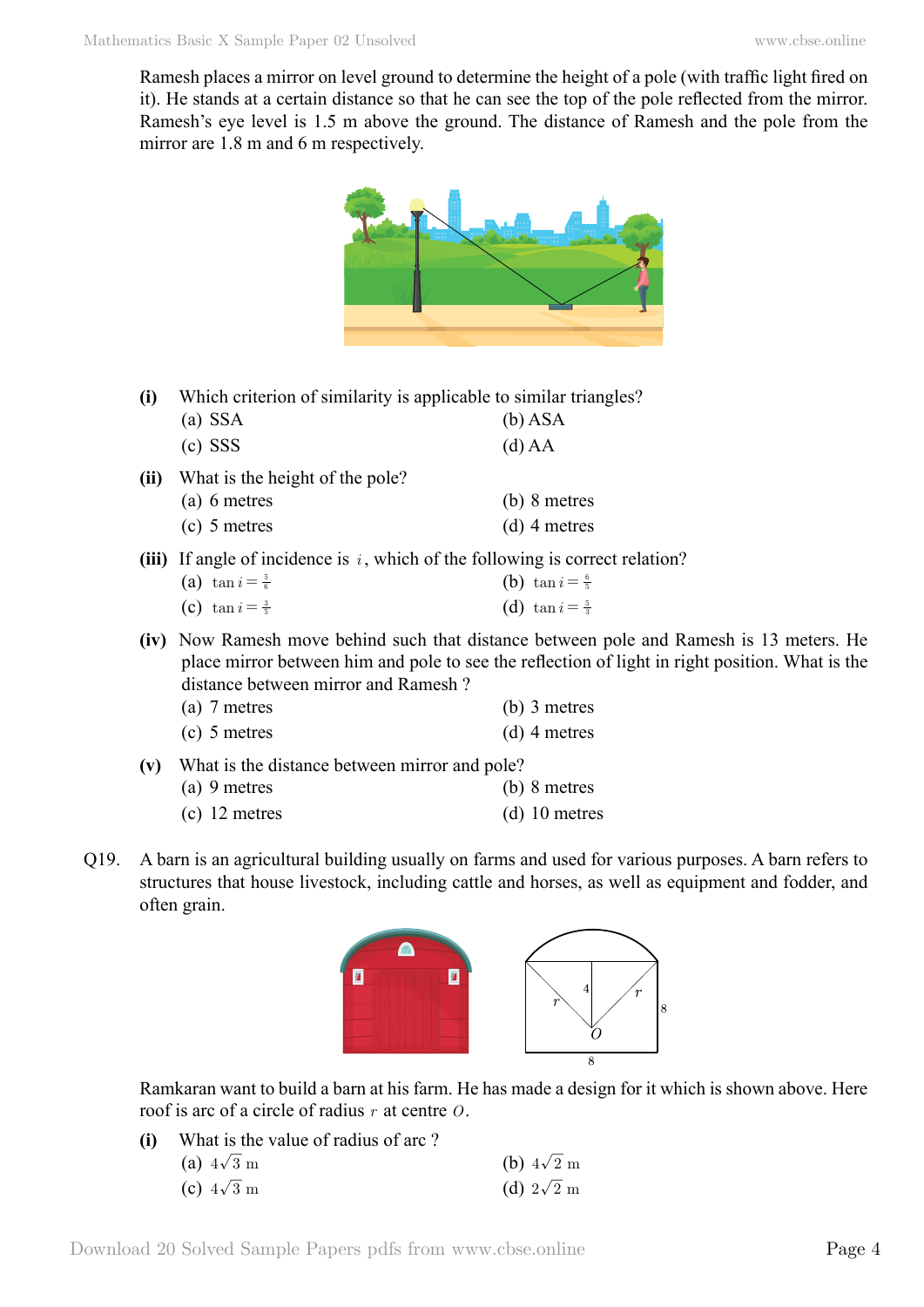| (ii)  | What is the curved width of roof?                                                     |                                     |
|-------|---------------------------------------------------------------------------------------|-------------------------------------|
|       | (a) $2\pi\sqrt{3}$ m                                                                  | (b) $4\pi\sqrt{2}$ m                |
|       | (c) $2\pi\sqrt{2}$ m                                                                  | (d) $4\pi\sqrt{3}$ m                |
| (iii) | What is area of cross section of barn?                                                |                                     |
|       | (a) $8(6 + \pi) m^2$                                                                  | (b) $4(6 + \pi) m^2$                |
|       | (c) $8(3 + \pi) m^2$                                                                  | (d) $4(3 + \pi) m^2$                |
|       | (iv) If the length of the barn is 12 meters, what is the curved surface area of roof? |                                     |
|       | (a) $32\sqrt{2}\,\pi\,\text{m}^2$                                                     | (b) $16\sqrt{2} \pi m^2$            |
|       | (c) $48\sqrt{2}\,\pi\,\text{m}^2$                                                     | (d) $24\sqrt{2}\,\pi\,\mathrm{m}^2$ |
| (v)   | What is the storage capacity of barn?                                                 |                                     |
|       | (a) $48(6 + \pi) m^3$                                                                 | (b) $48(6 + \pi) m^3$               |
|       | (c) $96(6 + \pi) m^3$                                                                 | (d) $96(3 + \pi) m^3$               |
|       |                                                                                       |                                     |

Q20. Student-teacher ratio expresses the relationship between the number of students enrolled in a school and the number teachers employed by the school. Student-teacher ratio is important for a number of reasons. It can be used as a tool to measure teacher workload as well as the allocation of resources. A low student-teacher ratio indicates the burden on a single teacher of teaching multiple students as well as the lack of time that each student gets.

| <b>Student-Teacher Ratio</b>              |  |
|-------------------------------------------|--|
| <b>Rate and and and and and and and a</b> |  |

A survey was conducted in the 100 secondary school of Rajasthan and following frequency distribution table was prepared

| Students per teacher | Number of School |
|----------------------|------------------|
| $20 - 25$            | 5                |
| $25 - 30$            | 15               |
| $30 - 35$            | 25               |
| 35-40                | 30               |
| 40-45                | 15               |
| $45 - 50$            | 10               |

| (i) | What is the upper limit of median class? |          |
|-----|------------------------------------------|----------|
|     | (a) 25                                   | (b) $40$ |
|     | (c) $35$                                 | $(d)$ 35 |

**(ii)** What is the median value of students per teacher? (a) 25.67 (b) 37.67 (c) 35.83 (d) 39.67

| (iii) What is the lower limit of model class? |          |
|-----------------------------------------------|----------|
| (a) 20                                        | (b) $40$ |
| (c) $35$                                      | (d) $45$ |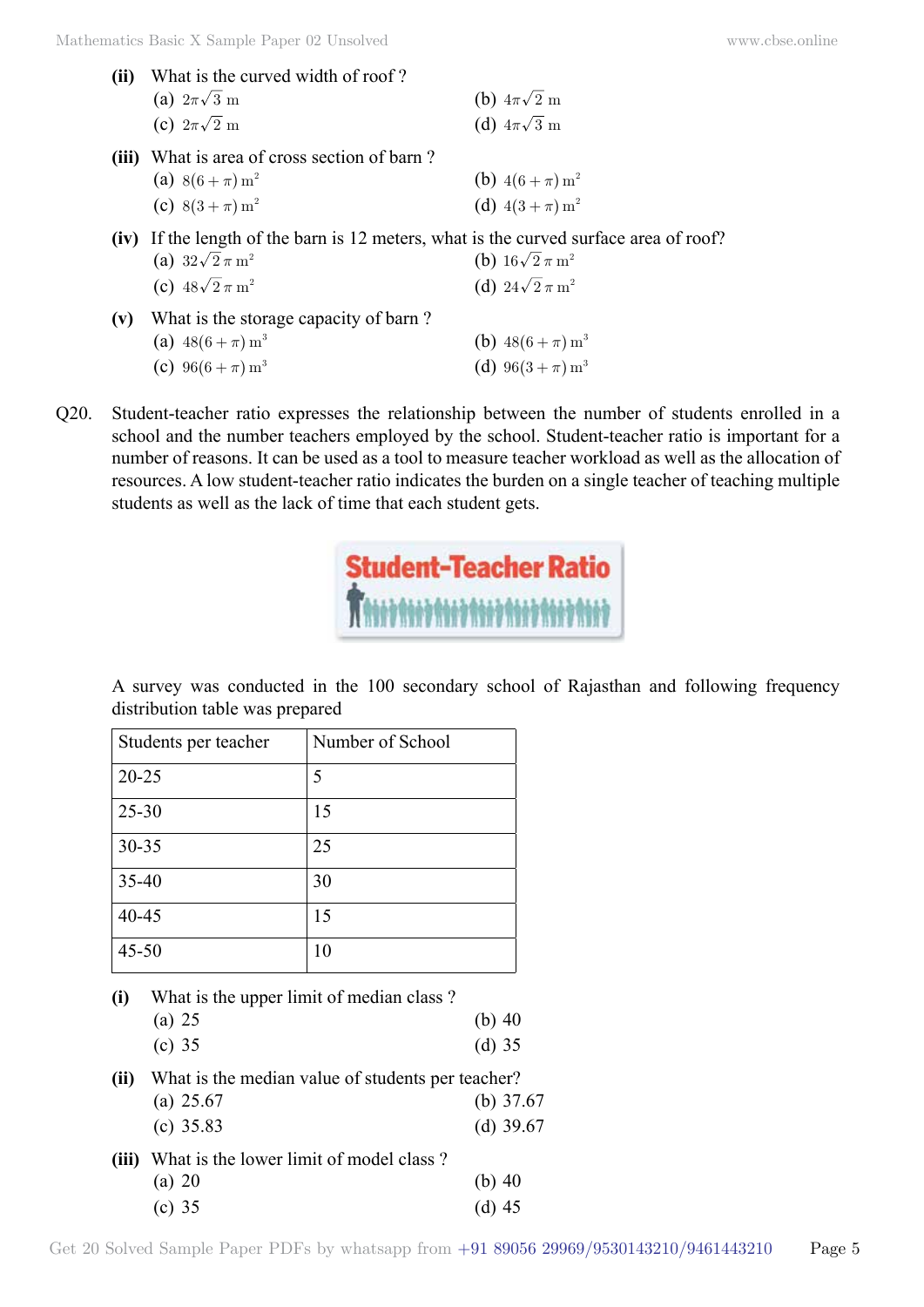| (iv) What is the model value of students per teacher? |  |  |  |  |             |
|-------------------------------------------------------|--|--|--|--|-------------|
| (a) $35.25$                                           |  |  |  |  | (b) $36.25$ |
| (c) $37.25$                                           |  |  |  |  | (d) $39.25$ |
|                                                       |  |  |  |  |             |

**(v)** What is the mean value of students per teacher ? (a) 35.625 (b) 36.250 (c) 38.500 (d) 39.275

## **Part - B**

#### **All questions are compulsory. In case of internal choices, attempt anyone.**

- Q21. Find HCF and LCM of 404 and 96 and verify that HCF  $\times$  LCM = Product of the two given numbers.
- Q22. Find whether the lines represented by  $2x + y = 3$  and  $4x + 2y = 6$  are parallel, coincident or intersecting.
- Q23. Find a relation between *x* and *y* such that the point  $P(x, y)$  is equidistant from the points  $A(-5, 3)$ and  $B(7, 2)$ .

#### **O**

Find the ratio in which *y*-axis divides the line segment joining the points  $A(5, -6)$  and  $B(-1, -4)$ . Also find the co-ordinates of the point of division.

Q24. Find cosec 30º and cos 60º geometrically.

#### **O**

If  $4\cos\theta = 11\sin\theta$ , find the value of  $\frac{11\cos\theta - 7\sin\theta}{11\cos\theta + 7\sin\theta}$ .  $11\cos\theta + 7$  $11\cos\theta - 7$  $\theta + 7\sin\theta$  $\theta - 7\sin\theta$  $^{+}$ −

- Q25. *A* kite is flying at a height of 90 m above the ground. The string attached to the kite is temporarily tied to a point on the ground. The inclination of the string with the ground is  $60^\circ$ . Find the length of the string assuming that there is no slack in the string.
- Q26. Median of a data is 52.5 and its mean is 54, use empirical relationship between three measure of central tendency to find its mode.
- Q27. Prove that  $\frac{2+\sqrt{3}}{5}$  is an irrational number, given that  $\sqrt{3}$  is an irrational number. [3]
- Q28. Determine the values of *m* and *n* so that the following system of linear equation have infinite number of solutions :

$$
(2m-1)x + 3y - 5 = 0
$$
  
3x + (n-1)y - 2 = 0

Q29. Find the 20<sup>th</sup> term of an AP whose 3<sup>rd</sup> term is 7 and the seventh term exceeds three times the 3<sup>rd</sup> term by 2. Also find its  $n^{th}$  term  $(a_n)$ .

#### **O**

If  $7^{th}$  term of an AP is  $\frac{1}{9}$  and  $9^{th}$  term is  $\frac{1}{7}$ , find  $63^{rd}$  term.

Q30. Find the co-ordinate of a point *P* on the line segment joining  $A(1,2)$  and  $B(6,7)$  such that  $AP = \frac{2}{5} AB$ .

 **O**

The co-ordinates of the vertices of  $\triangle ABC$  are  $A(7, 2)$ ,  $B(9, 10)$  and  $C(1, 4)$ . If *E* and *F* are the midpoints of *AB* and *AC* respectively, prove that  $EF = \frac{1}{2}BC$ .